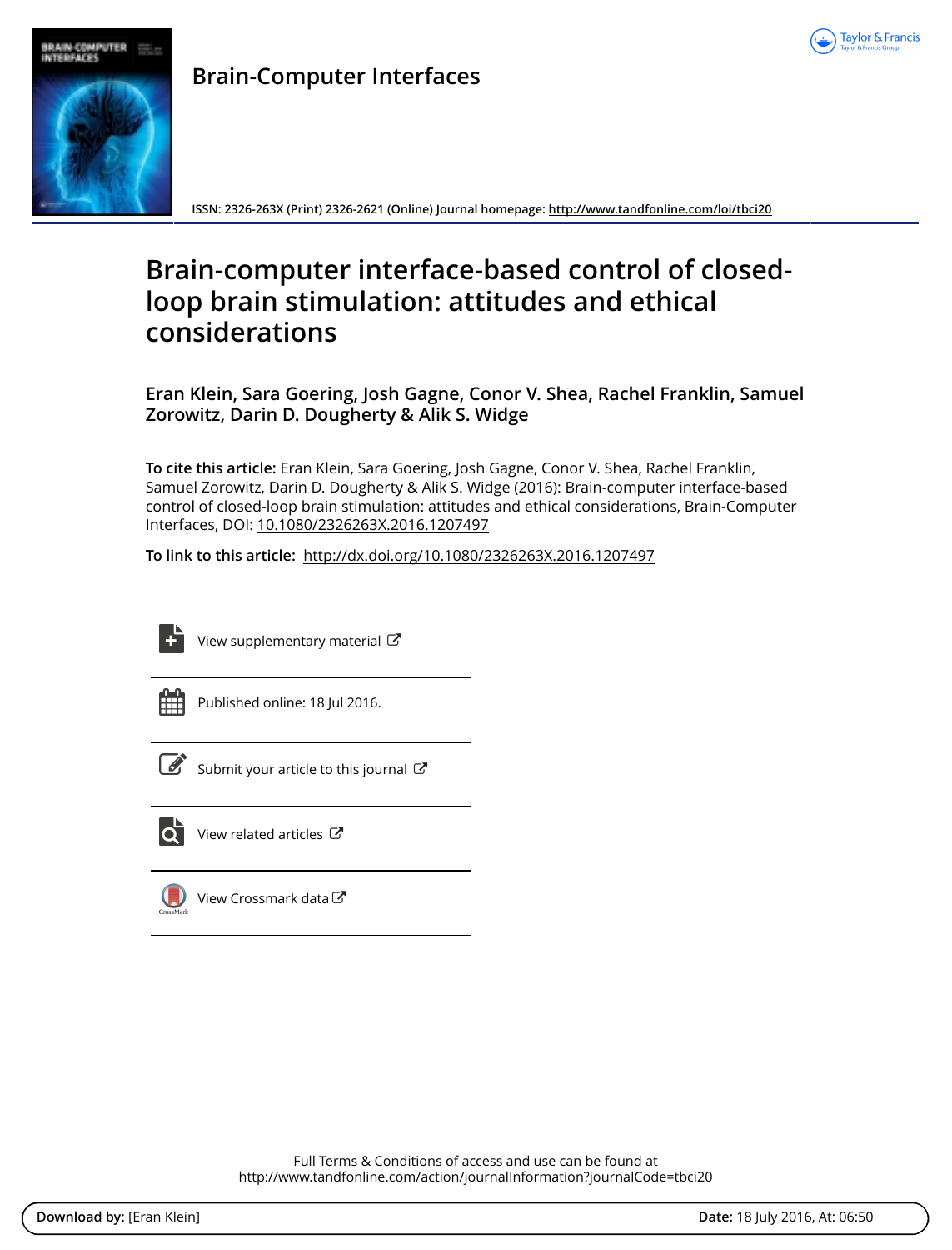# <span id="page-1-0"></span>Brain-computer interface-based control of closed-loop brain stimulation: attitudes and ethical considerations

Eran Klein<sup>a[,](http://orcid.org/0000-0001-8580-1533)b\*</sup>, Sara Goering<sup>a</sup>, Josh Gagne<sup>c</sup> D, Conor V. Shea<sup>d,e</sup>, Rachel Franklin<sup>d,e</sup>, Samuel Zorowitz<sup>d,e</sup>, Darin D. Dougherty<sup>d,e</sup> and Alik S. Widge<sup>d,e,f</sup>

<sup>a</sup>Center for Sensorimotor Neural Engineering and Department of Philosophy, University of Washington, Seattle, WA, USA;<br><sup>b</sup>Department of Neurology Oregon Health and Science University Portland, OB, USA; Survey and Data Man Department of Neurology, Oregon Health and Science University, Portland, OR, USA; <sup>c</sup>Survey and Data Management Core, Dana-Farber Cancer Institute, Boston, MA, USA; <sup>d</sup>Division of Neurotherapeutics, Department of Psychiatry, Massachusetts General Hospital, Boston, MA, USA; <sup>e</sup>Department of Psychiatry, Harvard Medical School, Boston, MA, USA; <sup>f</sup>Picower Institute for Learning

& Memory, Massachusetts Institute of Technology, Boston, MA, USA

(Received 19 March 2016; accepted 14 June 2016)

Patients who have undergone deep brain stimulation (DBS) for emerging indications have unique perspectives on ethical challenges that may shape trial design and identify key design features for BCI-driven DBS systems. DBS research in cognitive and emotional disorders has generated significant ethical interest. Much of this work has focused on developing ethical guidelines and recommendations for open-loop DBS systems. While early trials of open-loop DBS for depression gave disappointing results, research is moving toward clinical trials with closed-loop or patient-controllable DBS systems that may modulate aspects of personality and emotion. Though user-centered design is an increasingly important principle in neurotechnology, the perspectives of implanted individuals on ethical issues raised by DBS are poorly understood. We solicited those perspectives through a focus group and set of qualitative interviews of participants in trials of DBS for depression and obsessive-compulsive disorder. We identified four major themes: control over device function, authentic self, relationship effects, and meaningful consent. Each has implications for the design of closed-loop systems for non-motor disorders.

Keywords: deep brain stimulation; ethics; closed-loop; patient-controlled; end-user perspectives

#### Introduction

Deep brain stimulation is a potential therapy for treatment-resistant psychiatric disease. It has undergone formal clinical trials in major depressive disorder (MDD) [\[1, 2\]](#page-8-0) and obsessive compulsive disorder (OCD).[[3\]](#page-8-0) Smaller trials and case series have proposed the use of DBS for addiction, eating disorders, and major neurocognitive disorders.[4–[7\]](#page-8-0) MDD is a leading cause of disability, affecting approximately 14.8 million American adults, with a lifetime prevalence rate of 19.2%.[[8\]](#page-8-0) OCD affects 3% of the world's population.[\[9](#page-8-0)] Medications and psychotherapy are the most common treatments for psychiatric disorders, but these treatments fail to alleviate symptoms in a substantial fraction of patients.[\[10, 11\]](#page-8-0) Deep brain stimulation (DBS) has been investigated as a potential treatment option for refractory MDD and OCD. While open-label studies of DBS have shown success in MDD and OCD,[\[12](#page-8-0)–14] two large randomized trials of DBS in MDD failed, while the results of a randomized OCD trial are not yet published. DBS for OCD remains available under a Humanitarian Device Exemption (HDE) in the United States and a CE mark in Europe.[[15\]](#page-8-0)

Recent advances in brain-computer interface (BCI) technology allow recorded brain activity to modulate

neurostimulation. Together with a growing understanding of mental disorders as fluctuating circuit-based illnesses, this has led to proposals that DBS for complex psychiatric diseases like MDD and OCD should emphasize 'closed-loop' systems in which embedded algorithms automatically adjust stimulation parameters to match a patient's clinical need or to achieve a brain electrophysiologic state that correlates with 'wellness'.[16–[20\]](#page-8-0) The core theory is that psychiatric illnesses are heterogeneous, and likely contain multiple neurobiological entities within each formal disorder.[[15, 19, 21](#page-8-0)] To achieve a clinical response, it would be helpful to identify how a patient's brain activity is uniquely different from a large sample of healthy controls, then titrate stimulation to minimize that difference. Related approaches have shown preliminary success in Parkinson disease.[\[17, 18\]](#page-8-0) Moreover, unlike the relatively fixed deficits of a motor-system disease, psychiatric symptoms can fluctuate substantially within or between days. Open-loop DBS, which delivers treatment at a fixed dose, may lead to over-treatment. This may explain common side effects such as hypomania.[[22\]](#page-8-0) While these potential advances are appealing to clinicians and researchers, it is not known whether they are aligned with patients' desires and interests.

<sup>\*</sup>Corresponding author. Email: [kleineuw@uw.edu](mailto:kleineuw@uw.edu)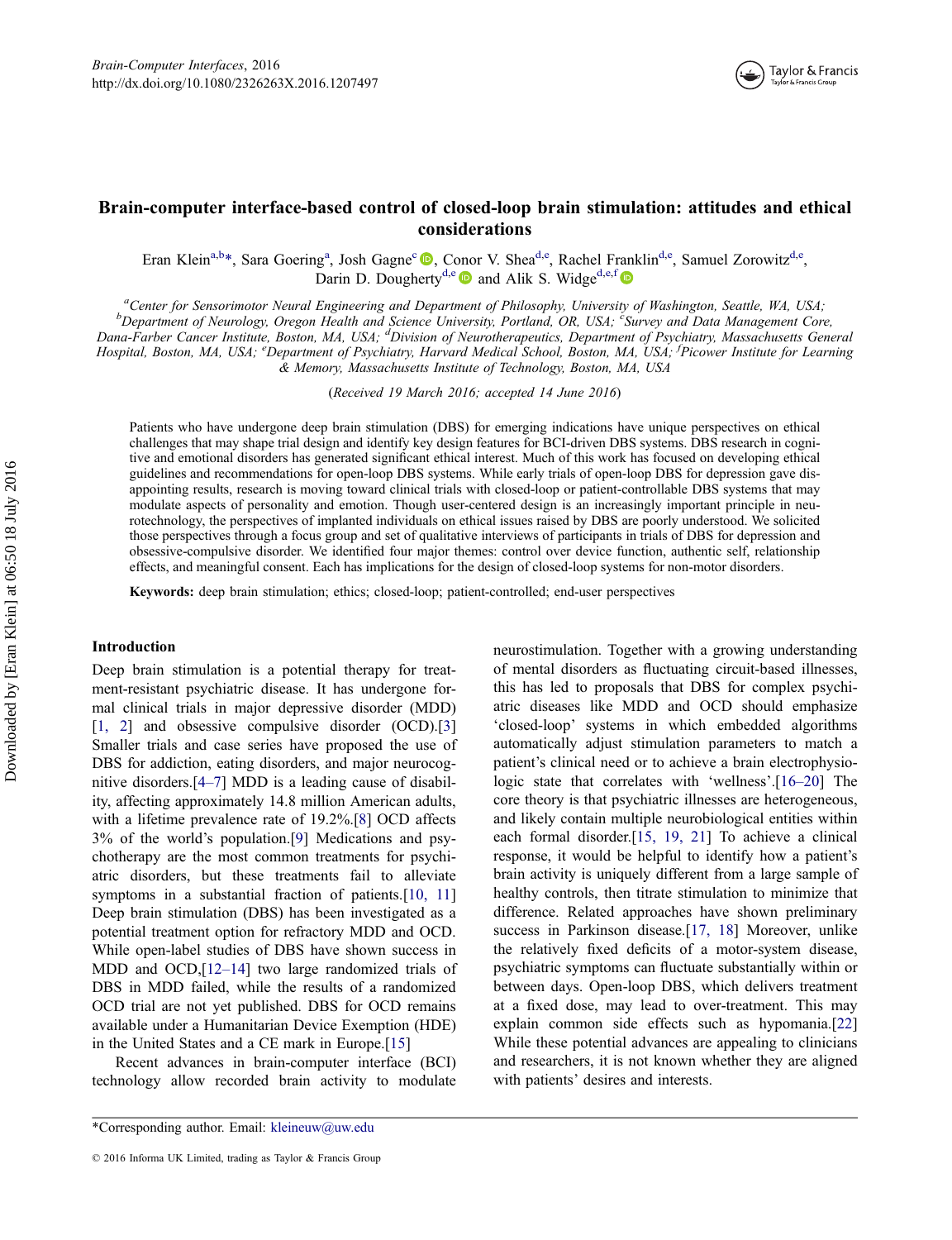<span id="page-2-0"></span>The growing use of open-loop DBS for neuropsychiatric disease in the last decade generated significant ethical interest.[\[23](#page-8-0)–28] Psychosurgery has a controversial history, and DBS echoes many of the same concerns, particularly related to patient autonomy and informed consent. Ethical guidance has been offered on matters of conflict of interest,[\[29](#page-9-0)] ethical and regulatory oversight,[\[30](#page-9-0)] decisional capacity,[[24\]](#page-8-0) subject selection, [\[30](#page-9-0)] and responsible experimental and publication practices.[[24\]](#page-8-0) Development of ethical guidelines and recommendations has relied heavily on informal clinical and research experience of experts within the field of DBS and limited data from a qualitative survey of neurosurgeons.[\[31](#page-9-0)]

Formal assessment of end-user perspectives has not generally been a prominent part of developing ethical guidelines and recommendations for psychiatric DBS. One group studied participants considering enrollment in a study of DBS for depression.[[32, 33](#page-9-0)] Using the MacCAT-CR instrument, the group found that 31 potential entrants into a DBS trial for depression retained decision-making capacity despite depression, though they showed a high incidence of the therapeutic misconception (i.e. subjects believed that they would personally benefit from participation in a randomized trial).[[32](#page-9-0)] A European group conducted a study of 18 individuals who had received DBS for OCD.[\[34](#page-9-0)] They interviewed participants about effects of DBS beyond those captured in typical depression, anxiety, and quality of life scales. For instance, they found an increase in trust, self-reliance, and self-confidence among DBS responders. These findings suggest that physicians may not always recognize the complexity of the responses patients have to DBS. They also indicate that those responses have been inadequately studied and documented, particularly in forums for neurotechnology researchers.

Moving to closed-loop or patient-controlled DBS will raise new ethical issues not confronted when psychiatric DBS was first proposed. A system that employs BCI-like technology to decode a patient's emotional state comes much closer to 'mind reading' than existing motor BCIs. The internal data from such a system could be damaging if compromised. Beyond privacy concerns, brain-data recording facilitates novel forms of neuromodulation. If a closed-loop controller is added, one has effectively constructed a device that autonomously determines what the patient may or may not feel. This raises substantial concerns about patients' self-determination, and both patients and society may see such devices as a threat to human autonomy.<sup>[\[19](#page-8-0)]</sup> On the other hand, if a patient is given control over device settings, the temptation to increase stimulation settings to feel better and better may be difficult to resist, and patients may fear the introduction of a new kind of addiction.

This next stage of research should be more explicitly shaped by patient experience. While closed-loop or patient-controlled systems have characteristics that are theoretically attractive, there is no documented evidence that patients desire them. Patients may have ethical concerns that preclude closed-loop approaches. Studying patients' experience with psychiatric illness and DBS affords the opportunity for a critical check on the ethical guidelines and theoretical concerns that generated so much interest in the early stages of open-loop DBS research. Empirical data on the experience of actual users could identify whether current ethical guidelines are sufficient or need amendment. In an era of increasingly expensive research and limited dollars, devices should be built to satisfy actual patient needs and ethical concerns. End-users can provide unique insights that physicians alone cannot generate. We therefore sought to make those insights more readily available to the neural engineering community, by documenting psychiatric patients' experience with open-loop DBS and their thoughts about proposed closed-loop designs. This information would likely be valuable to researchers proposing new closedloop systems in this area.

We conducted a qualitative study of 15 subjects implanted with DBS for depression or OCD at Massachusetts General Hospital (MGH). We interviewed individuals for their perspectives about closed-loop or next-generation DBS devices, given their experience with open-loop DBS. We found that four major themes characterized their attitudes toward next-generation DBS: control over device function, authentic self, relationship effects, and meaningful consent. These attitudes about closed-loop DBS can inform future development of psychiatric DBS research.

# **Methods**

#### Recruitment

Participants were recruited between June and December 2015. Participants were eligible if they had received a DBS system as part of a clinical trial for MDD or OCD and were tracked in a registry maintained at MGH. This included patients whose devices had been implanted at other hospitals. Recruitment targeted all patients tracked in the registry, which included patients with both good and suboptimal clinical response, and included patients whose devices had been explanted or turned off. Eligible subjects were contacted by telephone and mail. A research coordinator discussed risks and benefits of participation and answered questions. Participants who were able and willing to travel to Boston were enrolled in a focus group. Individuals for whom travel represented a hardship were interviewed individually by phone. The study protocol was reviewed and approved by the MGH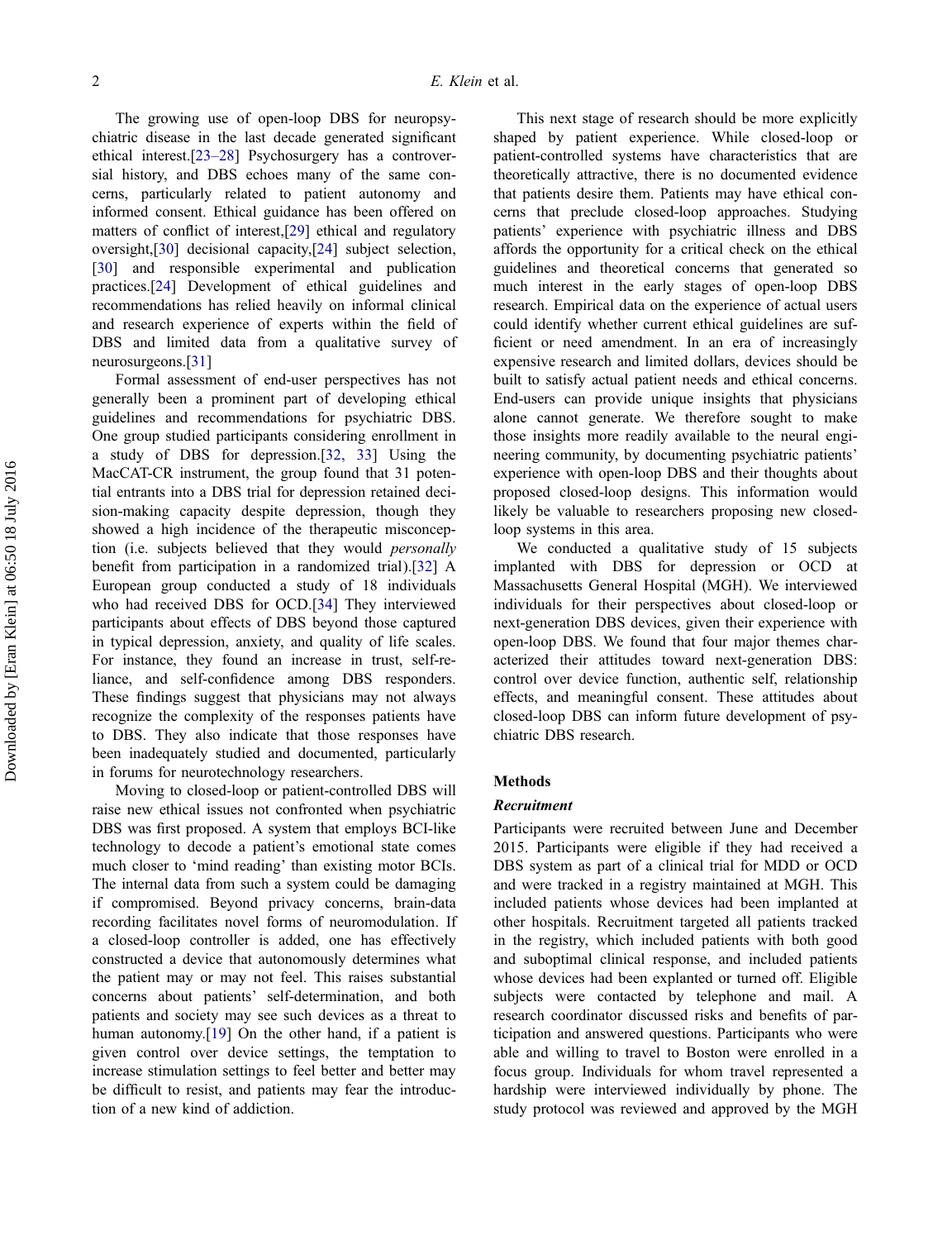Institutional Review Board. All subjects in this study had DBS at the ventral capsule/ventral striatum (VC/VS) target. An overview of the neurobiologic rationale for the VC/VS target, patient selection criteria for MDD and OCD, and surgical targeting procedure available.[\[35](#page-9-0)–37]

# Data collection

The focus group was conducted with eight participants at MGH in the summer of 2015. The group was moderated by one of us (SG). The moderator was an educator with extensive experience teaching and facilitating small group discussion of ethics topics. The focus group was 90 min long and audio-recorded for later transcription. Individual one-on-one interviews were conducted with an additional seven participants. A trained interviewer (JG) conducted the interviews after observing the focus group to ensure consistency of facilitation between focus group and individual interviews. Interviews were approximately 30–60 min long and, like the focus groups, audio-recorded and transcribed for analysis. An interview guide was prepared by all members of the team for use in both the focus group and individual interviews. The guide used a multi-step hypothetical case of an individual considering a closed-loop DBS device (Supplemental material). The components of the hypothetical case invited participants to consider the following topics: responsibility, identity, privacy, security, and enhancement, and to expand on these as they felt appropriate.

#### Analysis

The transcribed interview data were analyzed according to a conventional qualitative content analysis method, [\[38](#page-9-0)–41] which was composed of a two-stage coding process: Level 1 structural coding and Level 2 thematic coding. Structural coding follows the structure of the focus group guide, hence every question received a structural code that is applied to the appropriate text. Thematic coding was based on emergent themes that arose from review of the structural coding, and were applied in a second-pass analysis. These methods are enhanced by the use of N'Vivo (v.10) software (QSR International). The program uses an organizer indexing system for coding, categorizing, searching, retrieving, attaching analytical memos, and creating conceptual relationship networks in textual data that have been taxonomically coded. After the two-stage coding process was completed, a comprehensive thematic analysis summary report was produced.

#### Results

Profiles of the participants (Table [1\)](#page-4-0)

#### Emergent themes

Four major themes emerged from the analysis of focus group and key informant interviews, capturing areas where patients had either substantial concurrence of opinion or a marked disagreement (Table [2](#page-5-0)):

- Control over device function: types of control over DBS device settings and risks and benefits of control.
- Authentic self: capability of a DBS device to allow expression of authentic self.
- Relationship effects: impact of DBS on relationships with family, medical personnel, and researchers.
- Meaningful consent: effective communication of complex information, framing of realistic expectations, and attention to cognitive and affective impairments.

#### Control over device function

Participants referenced their experience with open-loop DBS when offering their perspective on next-generation devices. They expressed optimism that subject-controlled and closed-loop technology could improve on certain limitations of open-loop devices. For instance, subjects found the trial-and-error nature of standard DBS programming very frustrating. They disliked the frequent clinic visits needed to make adjustments to device settings to optimize symptom relief. The uncertainty of achieving response (or how long response might last once achieved) was distressing to several subjects, and they expressed hope that a self-titrating system would reduce this uncertainty. Another attractive feature of next-generational DBS was the prospect of reducing comorbidity associated with battery depletion and replacement.

The prospect of volitional control over DBS settings elicited a range of responses. Some respondents were enthusiastic about subject control of stimulation, particularly if it more effectively overcame symptoms of depression or OCD. Most respondents, however, felt that they would not be entirely comfortable having sole or primary control over DBS settings, and preferred that control over device settings be left to clinicians. In part, the desire for clinician oversight or control was driven by a concern that subject-controlled DBS could lead to inappropriate or unhealthy uses of DBS. This was most commonly expressed as a concern for the addictive potential of patient-controlled DBS (F1, F2, F3, F4, KI1, KI2). '[I]t's kind of disconcerting to have something in your brain that's like, "Oh, you feeling bad? Here's you go, here's some drugs"' (F3). That said, not all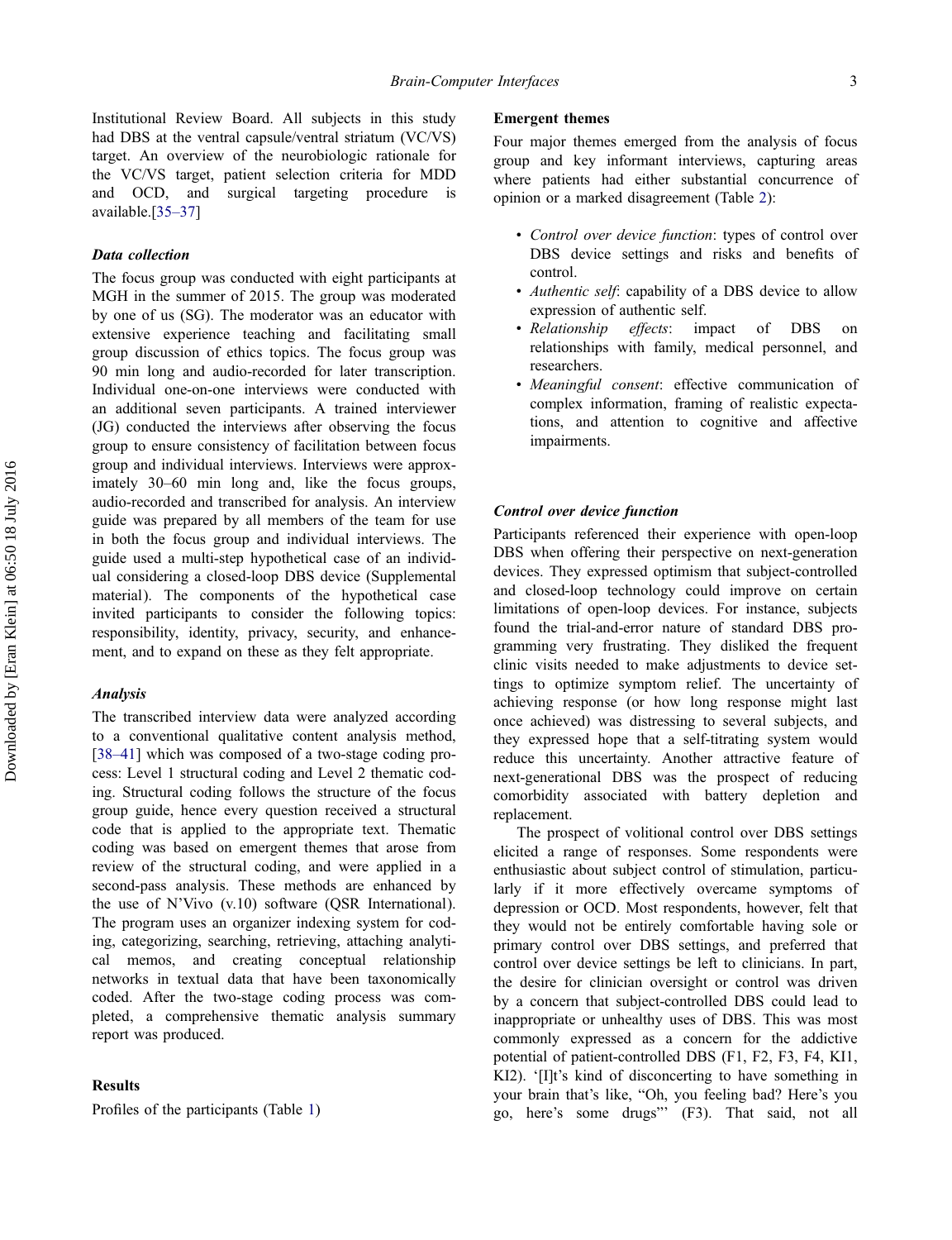<span id="page-4-0"></span>Table 1. Demographics.

| Participant (F/I) | Age (decade) | Gender (M/F/O) | DBS indication (MDD/OCD) | Time since implant (years) |
|-------------------|--------------|----------------|--------------------------|----------------------------|
| $F-1$             | 5th          |                | <b>MDD</b>               |                            |
| $F-2$             | 6th          | М              | <b>OCD</b>               |                            |
| $F-3$             | 3rd          | F              | <b>OCD</b>               |                            |
| F-4               | 4th          | М              | <b>OCD</b>               | 0.5                        |
| $F-5$             | 5th          |                | <b>MDD</b>               |                            |
| F-6               | 7th          |                | <b>MDD</b>               |                            |
| $F-7$             | 7th          | М              | <b>MDD</b>               |                            |
| $F-8$             | 4th          |                | <b>OCD</b>               |                            |
| $I-1$             | 6th          |                | <b>MDD</b>               |                            |
| $I-2$             | 4th          | М              | <b>OCD</b>               |                            |
| $I-3$             | 3rd          |                | <b>OCD</b>               |                            |
| $I-4$             | 6th          | М              | <b>MDD</b>               |                            |
| $I-5$             | 3rd          |                | <b>OCD</b>               |                            |
| $I-6$             | 7th          |                | <b>OCD</b>               | 0.5                        |
| $I-7$             | 3rd          | М              | <b>OCD</b>               | 0.5                        |

 $F =$  focus group, I = interview, M = male, F = female, O = other, MDD = major depressive disorder, OCD = obsessive compulsive disorder.

participants felt that the risk of inappropriate use warranted prohibition (F1).

# Authentic self

Participants reported that an attractive feature of DBS in general, and particularly if next-generation DBS proves more effective than current practices, is the opportunity to experience a more authentic self. This was reported in two ways. The first was the belief that depression masks who an individual is, in their own estimation or the estimation of others. A more effective DBS offers the prospect of lifting one out of depression so that the true self can reemerge. An alternative perspective on authenticity was expressed by respondents who felt that DBS freed individuals to become who they wanted to be. For instance, when DBS was felt to counter the decreased motivation or anhedonia of depression, respondents expressed that DBS could allow an individual to pursue goals and satisfy desires that the experience of depression precluded.

Some respondents, on the other hand, expressed that DBS might undermine a sense of self. This concern took two forms. The first was a concern that DBS might produce emotions that were artificial in some way. For instance, participants considered that someone might be able to 'game the system'  $-$  to turn on or turn up stimulation in a closed-loop system by purposely bringing a sad memory to mind. Most respondents thought that this was inauthentic or artificial, and therefore inappropriate. The second form of this concern was a worry that individuals with DBS might lose track of their sense of agency if it became unclear whether they or the device was responsible for their feeling or acting in a certain way. Respondents expressed that this concern would be amplified in patients who receive closed-loop systems, if the system maintained them in a relatively constant state of subjective well-being, and prevented them from experiencing a 'normal' range of emotion (e.g. feeling sadness at a funeral).

#### Relationship effects

Respondents indicated that next-generation DBS could affect their relationships with others, and that open-loop DBS often had already had such effects. A common concern was that next-generation DBS might exacerbate what respondents currently experienced as a shifting of blame to them or the functioning of their device, with family or others pointing to the device as the reason for experiencing an undesirable emotion. Several respondents felt that family members became too quick to point to the device as a solution to residual symptoms or interpersonal disagreements, directing the patient to get his or her settings checked or altered. Others felt that next-generation DBS might have no effect or a positive effect on their relationship with others, particularly if it could more effectively treat psychiatric symptoms.

Respondents also felt that DBS could have positive effects on relationships with clinicians and researchers. This was most commonly described in terms of developing trust in their clinician or research team, such as around collection of sensitive data (KI2) or ensuring protection from device hacking (KI4).) In addition, many respondents indicated that DBS trial participation required extending the traditional subject-researcher relationship beyond the formal conclusion of the study (F1, F2, F6, F7, KI1, KI2, KI4). Participants felt that researchers undertaking next-generation DBS trials had obligations to provide medical care, expertise, and equipment (batteries) to subjects beyond the completion of study.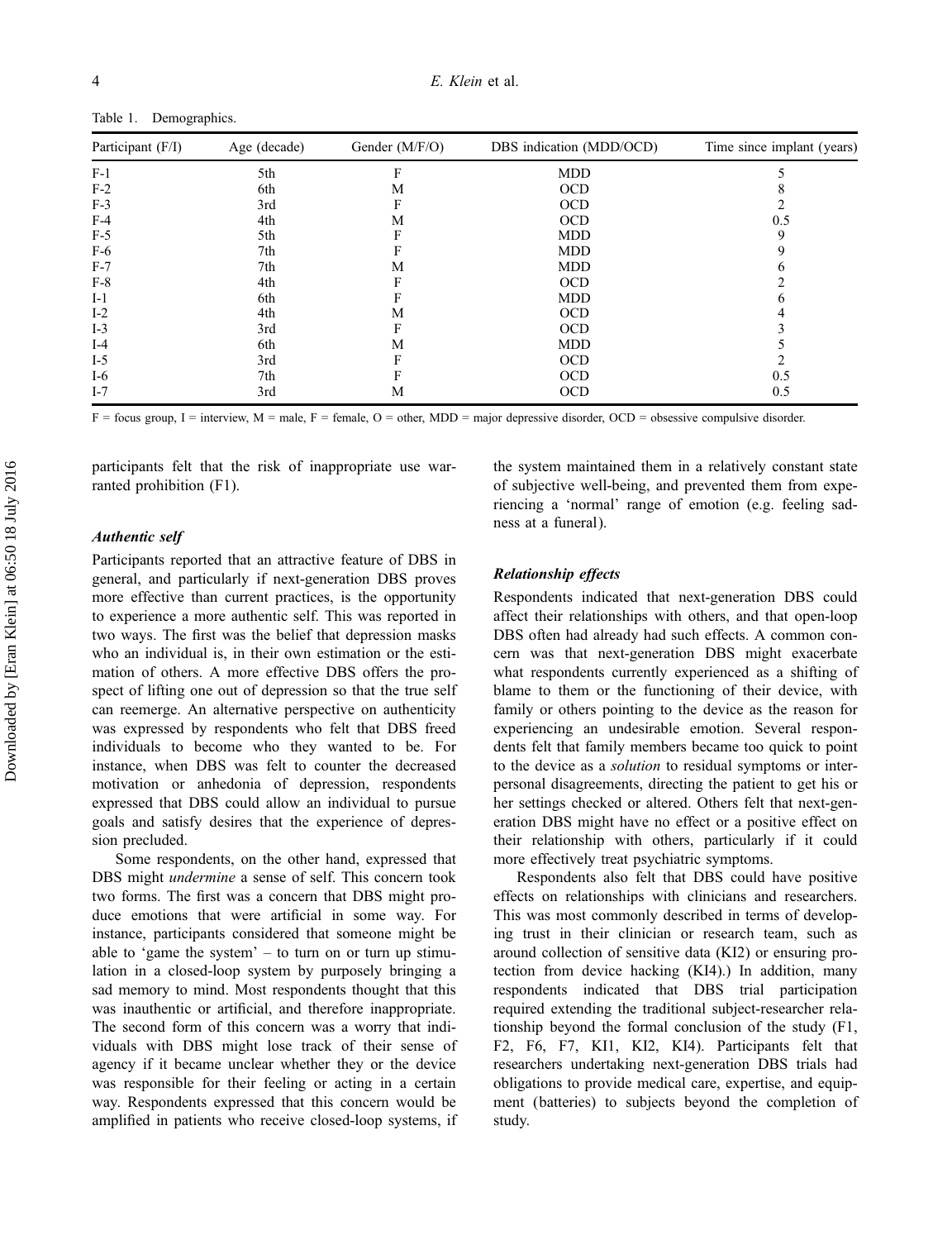<span id="page-5-0"></span>

|  |  | Table 2. | Emergent themes. |  |
|--|--|----------|------------------|--|
|--|--|----------|------------------|--|

| Control over device function          |                                                                                                                                                                                          |
|---------------------------------------|------------------------------------------------------------------------------------------------------------------------------------------------------------------------------------------|
| Opinions on closed-loop DBS           | 'There'd probably be less trial and error.' (KI5)                                                                                                                                        |
|                                       | 'Pretty much just tunes itself  you don't need to see a doctor every  three weeks to turn<br>it up.' $(KI7)$                                                                             |
|                                       | '[DBS device] would have backed off enough that [the battery] would have lasted.' (F5)                                                                                                   |
| Opinions on direct patient control of | 'Any progression in getting somebody through this. You know, that's just  incredible'                                                                                                    |
| <b>DBS</b>                            | 'You could get rid of that feeling just by, you know, flipping a switch or, or thinking                                                                                                  |
|                                       | something specific, it would be hard not to do that in the moment. It seems like a dangerous                                                                                             |
| Preference for clinician control over | kind of precedent.' (KI2)<br>'I wouldn't want to tweak the setting. You can only fine-tune it, I think, so much, as far as                                                               |
| settings                              | controlling emotions. I'd be afraid that you'd tweak it one way, and that it makes somethin'                                                                                             |
|                                       | else get screwed up.' (F5)                                                                                                                                                               |
|                                       | If think it should be treated like medication  it's not up to the patient what medication                                                                                                |
|                                       | prescription meds they take, so  I think it should be treated like medication.' (F3)<br>'I would say that the doctor HAS to have the final say on any kind of adjustments  not           |
|                                       | the patient.' (KI2)                                                                                                                                                                      |
| Authentic self                        |                                                                                                                                                                                          |
| Returning to one's true self          | 'Back to sort of a baseline  back to yourself.' (F2) 'Access parts of myself that gave me                                                                                                |
|                                       | enjoyment, that I wasn't able to when I didn't have the surgery.' (KI3)                                                                                                                  |
|                                       | 'Feel more like yourself.' (KI6)<br>'Go back to the more authentic you.' (KI7)                                                                                                           |
|                                       | 'I still like the same things. I don't have, like, different values or anything. I just enjoy                                                                                            |
|                                       | things more. I'm me without depression.'.(F3)                                                                                                                                            |
|                                       | '[Others] see, like, the person I was, like, when I was young. I mean, I'm obviously more                                                                                                |
| Freedom to construct a new self       | mature, but they see more of the authentic me. Like, "I've got my son back".' (KI7)<br>'People tell me that they didn't know that I was under there. That I'm entirely different.        |
|                                       | They didn't know I had such a wide range of affect, or that I was so much fun, or whatever,                                                                                              |
|                                       | and I know that when my DBS system is working at its best, I'm aware of having feelings                                                                                                  |
|                                       | that I never knew existed before.' (KI1)                                                                                                                                                 |
| Ambiguous agency                      | 'I've begun to wonder what's me and what's the depression, and what's the stimulator.'<br>(KI5)                                                                                          |
|                                       | There are parts of this where you just wonder how much is YOU any more, and you                                                                                                          |
|                                       | wonder kind of, "How much of it is my thought pattern? How would I deal with this if I                                                                                                   |
|                                       | didn't have the stimulation system?" You kind of feel artificial.' (KI4)                                                                                                                 |
|                                       | 'Your feelings don't get attributed to YOU. They're all due to the device.' (KI1)<br>'So, there's people in my family that sometimes question, you know, how much of it is me            |
|                                       | any more and how much of me is, you know, bein' programmed. So that's been a, that's a                                                                                                   |
|                                       | hard thing to deal with sometimes.' (KI4)                                                                                                                                                |
| Relationship effects                  |                                                                                                                                                                                          |
| Change interpersonal dynamics         | 'You might not know who I am now when I get this all fixed up. Are you still gonna love<br>me?' $(F1)$                                                                                   |
|                                       | If feel like I now have a much more healthy and normal mother to son  relationship than                                                                                                  |
|                                       | before.' (KI5)                                                                                                                                                                           |
| Others interpret sadness as device    | The first question some people have for you, even people that are very close to me, is: "Did"                                                                                            |
| malfunction                           | you check your system? Are you okay?" So, that, that's a pretty hard thing to deal with                                                                                                  |
|                                       | because we're all struggling just to be the best we can. And then to think that somebody's<br>thinkin', "Well, you know what? Your battery's not charged fully enough so you need to go  |
|                                       | charge". You know? That that's a pretty hard thing to deal with ' (KI4)                                                                                                                  |
|                                       | 'If things are bad, and I'm feeling bad about what's going on at home, [my father's] solution                                                                                            |
|                                       | is always to get it turned up, "Why can't you get turned up?  Yeah, just because there's,                                                                                                |
|                                       | like, a little candyman in your head, I don't have to be nice to you, I just have to turn it up<br>and you'll be OK with me yelling at you." And so it gave him an excuse  he's actually |
|                                       | been worse since I've had it  it's funny - I'M better, he's WORSE!' (F3).                                                                                                                |
| Device adjustment as easy solution    | 'I think there's this expectation which I find with my family, that, if you're not feeling well,                                                                                         |
|                                       | go flip a switch and you'll be better.' (F2)                                                                                                                                             |
| Meaningful consent                    | "Go get your settings adjusted!" That's [my family's] answer to EVERYTHING!' (F7)                                                                                                        |
| Perceived effects of depression on    | 'Mine [depression] was so bad that my mom had to do all of the reading for me, just had to                                                                                               |
| understanding                         | trust her. I could not read to save my life.' (F3)                                                                                                                                       |
|                                       | 'When you have depression, you can't pay attention, you can't comprehend.' (F5)                                                                                                          |
|                                       | 'I was in such a dark place that if I heard [about the follow-up], I would have been like,<br>"No. No".' [F3]                                                                            |
|                                       |                                                                                                                                                                                          |
|                                       |                                                                                                                                                                                          |

(Continued)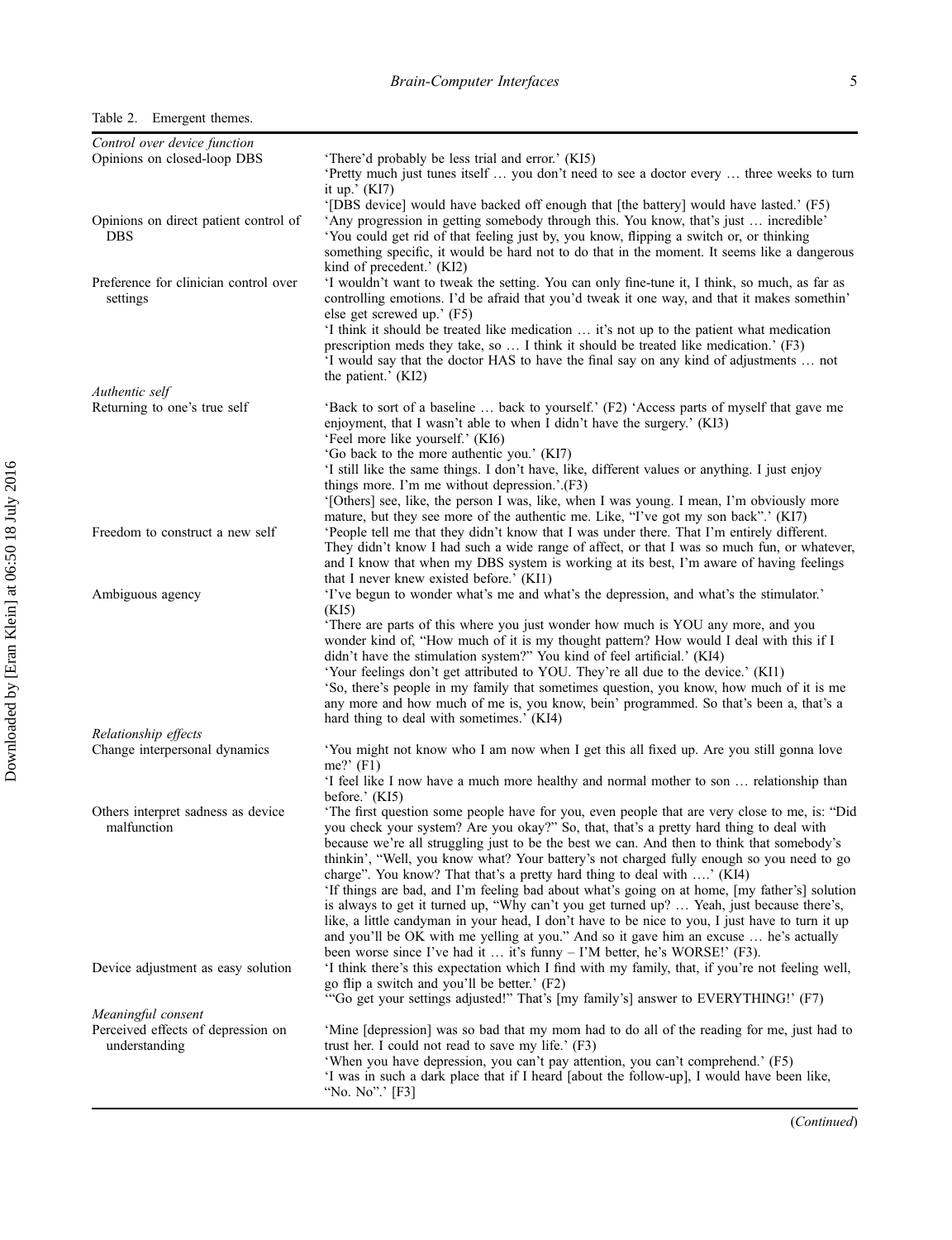<span id="page-6-0"></span>

| Perceived effects of depression on<br>appreciation of risks | 'I could have cared less about the risks' (KI6)<br>'I was so depressed I didn't even care. I was, "Whatever!" You know?' (KI7)                                                                                                                                                                                                                                                                                              |
|-------------------------------------------------------------|-----------------------------------------------------------------------------------------------------------------------------------------------------------------------------------------------------------------------------------------------------------------------------------------------------------------------------------------------------------------------------------------------------------------------------|
| Desperation                                                 | 'I mean, I was missing months of work, I was in a Mass General mental health facility and<br>other mental health facilities around the state. I just didn't know what to do!' (F6)<br>'I didn't really have a choice. I really didn't. It was so bad. I really didn't have a choice.'<br>(KI1)                                                                                                                              |
|                                                             | T'm willing to try anything. I'm not  like, I'm not even afraid if it's got a 50% chance of<br>death, I'll still try it 'cause I'm so desperate, and I'm  I'm suffering so much.' (KI7)<br>'[With] severe depression, you'll do anything to get out of it!' (KI6)<br>The people that will still be ready to sign up are the ones who truly are, are desperate, and<br>who feel like this is sort of the last resort.' (KI2) |
| Unrealistic expectations                                    | I think when you're at that point, you're just hoping for the moon. I think most people have<br>unrealistic expectations.' (KI1)<br>That desperation, it does make them vulnerable to kind of unrealistic expectations  I<br>don't think anybody is going to undertake something as, as serious as a brain surgery<br>without believing that it was going to have a  a tremendous beneficial impact.' (KI2)                 |

#### Meaningful consent

Participants felt that consent was very important to research trials involving DBS, but pointed to a variety of issues with giving consent in this context. All individuals provided consent for their own participation in a DBS trial, but many of them reported difficulty understanding and fully appreciating the relevant risks reported on the consent form. Partly this was an issue of the complexity and novelty of DBS technology, and the difficulty of predicting all the relevant risks in advance. Participants also expressed concern about the ability of individuals with treatment-resistant mental illness to consent to DBS research. Some of this concern related to a belief that mental illness interferes with the ability to understand information presented or to appreciate the risks involved in research. An additional concern was that the hopelessness felt by individuals with treatment-resistant mental illness could affect the consent process. This could both amplify therapeutic misconception and cause patients to over-weight the potential risks or burden of follow-up appointments. Some respondents recalled their own sense of desperation when considering enrolling in a DBS trial.

### **Discussion**

This qualitative study examined the perspectives of individuals with implanted DBS devices on the prospect of future closed-loop technology for treatment of psychiatric illness. Four major themes emerged from this study: control over device function, authentic self, relationship effects, and meaningful consent. These findings provide a basis for incorporating the concerns, needs, and values of end-users into the next phase of BCI-based neurostimulation devices.

As BCI-based principles and technology are incorporated into clinical interventions, such as DBS for psychiatric disease, it is critical that researchers and clinicians adopt an approach of user-centered design.[[42, 43](#page-9-0)] While

groups have begun to collect data on BCI users or potential users, most attention has focused on gathering feedback on technical obstacles to device adoption, such as set-up, maintenance, ease of use, comfort, and aesthetic features of devices,[\[43](#page-9-0)–46] rather than on ethical obstacles. Researchers believe that ethical obstacles are important [\[47](#page-9-0)] and some groups have explored these in wearable BCI,[[48\]](#page-9-0) but minimal data have been gathered from actual end-users with implanted BCI or other neurostimulation devices.[[34\]](#page-9-0) The current study contributes to this needed literature, particularly with respect to ethics trade-offs.

Despite some important worries about authenticity, we found a general optimism about BCI-based DBS and a frequent willingness to trade feeling better most of the time (i.e. reduced depression compared to open-loop DBS) for the risk of emotional blunting. Given concerns in the literature about potential detrimental effects of DBS on authenticity,[49–[52\]](#page-9-0) the willingness of actual end-users of DBS to contemplate this trade-off is revealing. At least one participant, however, withdrew their openness to closed-loop DBS after thinking more about issues of authenticity and identity. This suggests that ignoring issues of authenticity and identity in the nextgeneration device design would be unwise, even if many individuals might be desperate enough to give up some autheniticity in favor of feeling better. Furthermore, the concern for the addictive potential of closed-loop systems and the preference for clinician oversight (if not strict control) of stimulation parameters, rather than patient control, was a surprising finding. How patients want to apportion control over their BCI systems vis-àvis their physician – and how this may affect the traditional patient-clinician relationship as a result – are important areas for future research.[\[53](#page-9-0)]

Meaningful informed consent is a central tenet of neurostimulation research, but obstacles exist to full realization of this ideal. Chief among these is the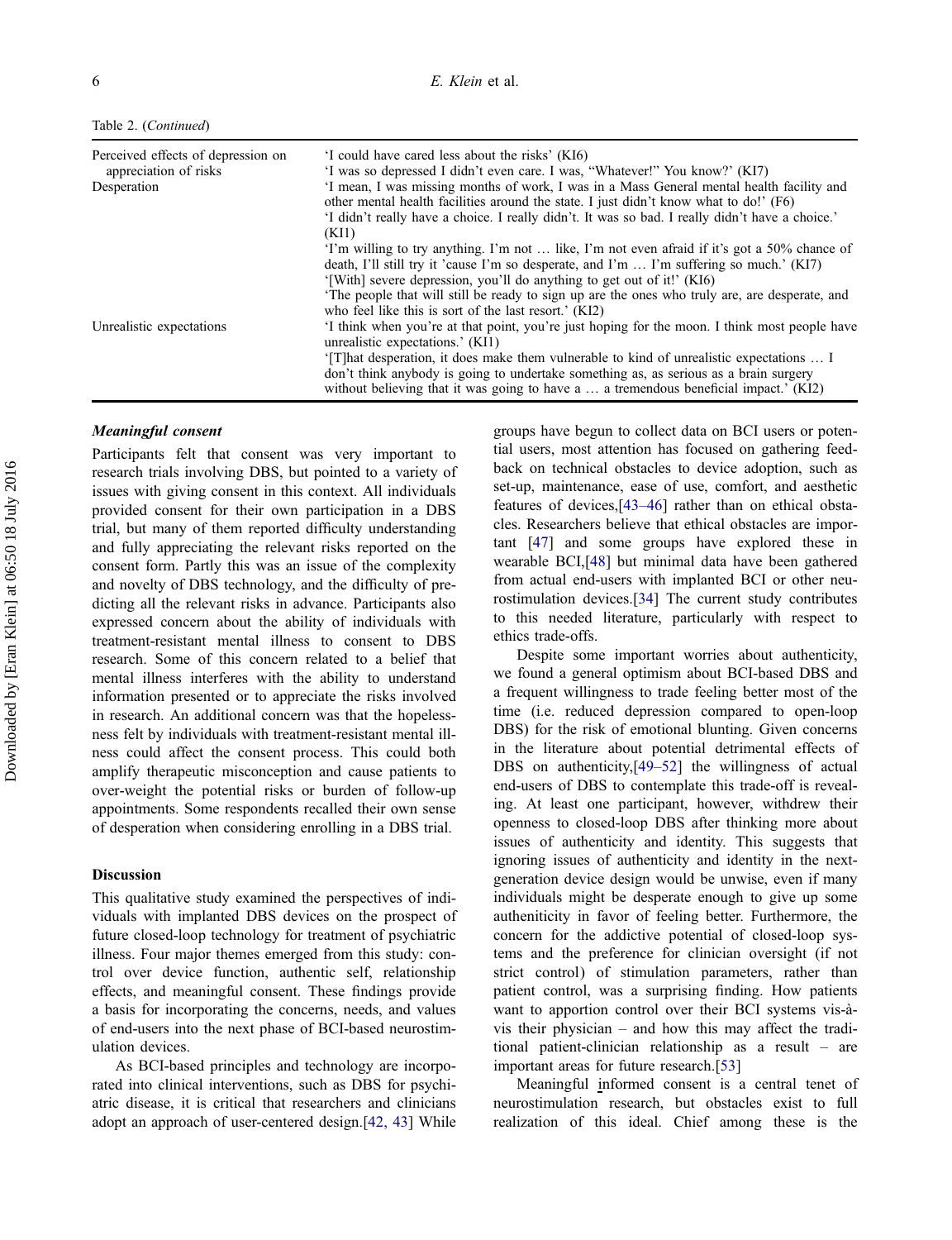<span id="page-7-0"></span>therapeutic misconception: the belief that a study participant will personally benefit from study participation.[\[54](#page-9-0)] Despite physician and clinician awareness of and attention to this issue in neurostimulation research, [\[32](#page-9-0)] subjects in this study expressed a clear heightened concern for therapeutic misconception. Besides the therapeutic misconception, subjects identified risks of participation in neurostimulation research not typically included in consent processes: loss of cognitive privacy and alterations to identity or sense of self. Though these non-traditional risks have been hypothesized as of particular relevance to consent to BCI research,[[55, 56\]](#page-9-0) the current study provides important empirical support.

The role that family plays in the decision to volunteer for BCI-based neurostimulation research and its ultimate success appears underappreciated. We found that family could be significant drivers of the decision to enroll in neurostimulation research. We also found that misunderstandings by family members about the function or effectiveness of implanted devices could have detrimental relationship effects. An implanted device can be blamed for a wide range of undesired outcomes (e.g. patient and family conflict) and can be looked to as a quick-fix solution to any problem. The development of BCI-based closed-loop systems may exacerbate these tendencies. Implantable devices may successfully alleviate symptoms but in turn lead to a burden of normality if well-established patient-family roles are disrupted.[[57\]](#page-9-0) The family and caregiver perspectives on neurostimulation research and their role in patients' recovery is underexplored and would benefit from increased attention.

Based on our findings, we offer the following preliminary but important recommendations:

- (1) Closed-loop DBS should be explored for cognitive and emotional disorders, as individuals with open-loop DBS systems for cognitive and emotional disorders broadly found the prospect of closed-loop DBS attractive, despite some recognizable drawbacks.
- (2) As these BCI-based closed-loop systems are developed, researchers should seek early input from users of existing systems.
- (3) Informed consent processes should be tailored to the specific capabilities and risks of BCI-based systems. This should include:
	- a. Improving disclosure and exploration of potential atypical risks (e.g. privacy, identity).
	- b. Inclusion and robust education of surrogates or patient advocates when possible. This should include expectation-setting regarding the limits of DBS-like therapies.
	- c. Special efforts to recognize and address the therapeutic misconception, such as by measuring unrealistic optimism.[[58](#page-9-0)]

(4) Developers of closed-loop algorithms should recognize that patients' interest in trading control for clinical efficacy spans a wide range, which may allow use of a broader range of approaches.

Our findings and recommendations should be understood within the limitations of the study. While 14 patients is a large sample for DBS, all participants were recruited from a single academic medical center, giving us little information on how patient-physician relationships affect perceptions. We hope that our work will spur similar studies in other large cohorts, which may clarify and extend these findings. Many of the individuals knew little about closed-loop technology beyond the information provided in the focus group and interviews. The interviews and focus groups were conducted by two different members of the research team, and though both used a jointly developed interview guide and attempted to maintain uniformity in conduct of the interviews and focus group, it is possible that different facilitators led to differences in responses. Closed-loop strategies often have nuances unfamiliar to non-technologists, and we were not able to fully investigate erroneous prior beliefs or assumptions that subjects may have. This would also be a fruitful topic for further research. That said, this population, given first-hand experience with DBS, is more likely than others to appreciate unknown risks of novel technology, and thus offers a critical perspective.

#### Conclusion

Patients who have lived with implantable open-loop devices for mood and anxiety disorders have unique perspectives on the ethics and desirability of proposed closed-loop, BCI-based DBS systems. They can see the benefit of such systems and generally seem willing to accept the trade-offs that might accompany them. These trade-offs are ones that device designers may not expect. The availability of closed-loop devices may also place greater burdens and expectations on recipients, if friends and family expect them to be constantly calm/happy. These themes are already emerging with open-loop devices as the implanted population expands, and likely can be more effectively managed by engaging early with the patient/user community.

#### Acknowledgements

The work of Dr. Klein and Dr. Goering was supported by Award Number EEC-1028725 from the National Science Foundation. Dr. Widge gratefully acknowledges research support from the MGH-MIT Strategic Initiative, Brain & Behavior Research Foundation, and Harvard Brain Institute Bipolar Disorder Seed Fund.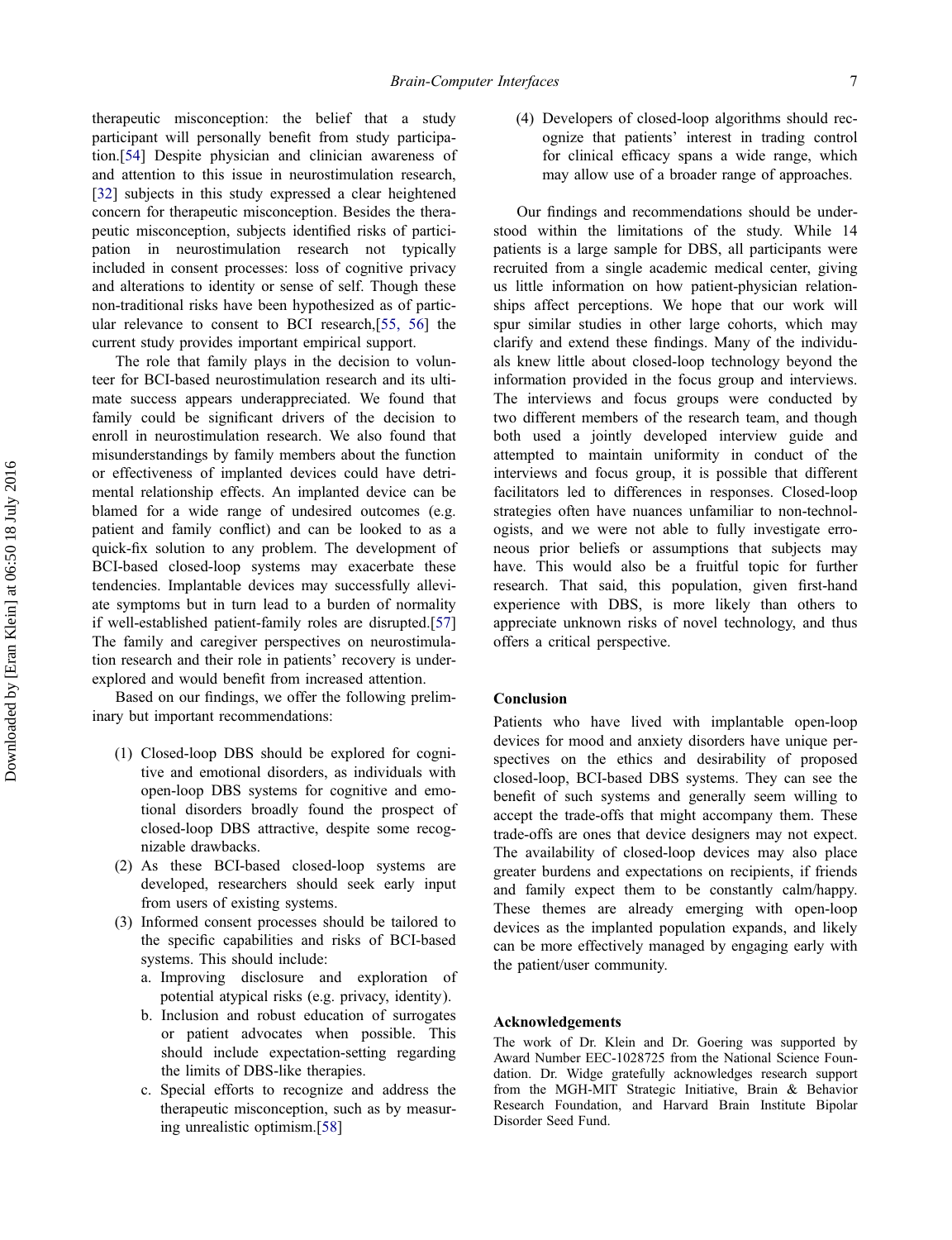#### <span id="page-8-0"></span>Disclosure statement

No potential conflict of interest was reported by the authors.

#### Funding

This work was supported by the National Science Foundation under Grant EEC-1028725.

#### Supplemental material

The supplemental material for this paper is available online at <http://dx.doi.org/10.1080/2326263X.2016.1207497>.

### **ORCID**

Josh Gagne <http://orcid.org/0000-0001-8580-1533> Darin D. Dougherty  $\blacksquare$  <http://orcid.org/0000-0003-4691-4353> Alik S. Widge  $\blacksquare$  <http://orcid.org/0000-0001-8510-341X>

#### References

- [1] Dougherty DD, Rezai AR, Carpenter LL, et al. A randomized sham-controlled trial of deep brain stimulation of the ventral capsule/ventral striatum for chronic treatmentresistant depression. Biol. Psychiatry. 2015;78:240–248.
- [2] Morishita T, Fayad SM, Higuchi M, et al. Deep brain stimulation for treatment-resistant depression: systematic review of clinical outcomes. Neurotherapeutics. 2014;11:475–484.
- [3] Garnaat SL, Greenberg BD, Sibrava NJ, et al. Who qualifies for deep brain stimulation for OCD? data from a naturalistic clinical sample. J Neuropsychiatry Clin Neurosci. [2014](#page-1-0) Jan 1;26:81–86.
- [4] Kuhn J, Möller M, Treppmann JF, et al. Deep brain stimulation of the nucleus accumbens and its usefulness in severe opioid addiction. Mol Psychiatry. 2014 Feb;19: 145–146.
- [5] Kuhn J, Hardenacke K, Lenartz D, et al. Deep brain stimulation of the nucleus basalis of Meynert in Alzheimer's dementia. Mol Psychiatry. 2015;20:353–360.
- [6] Langevin J-P, Koek RJ, Schwartz HN, et al. Deep brain stimulation of the basolateral amygdala for treatment-refractory posttraumatic stress disorder. Biol Psychiatry. 2015;79:e82–84.
- [7] Lipsman N, Woodside DB, Giacobbe P, et al. Subcallosal cingulate deep brain stimulation for treatment-refractory anorexia nervosa: a phase 1 pilot trial. Lancet [Internet]. 2013. Available from: [http://linkinghub.elsevier.com/re](http://linkinghub.elsevier.com/retrieve/pii/S0140673612621886) [trieve/pii/S0140673612621886](http://linkinghub.elsevier.com/retrieve/pii/S0140673612621886)
- [8] Bromet E, Andrade LH, Hwang I, et al. Cross-national epidemiology of DSM-IV major depressive episode. BMC Med. [2011;](#page-1-0)9:1–90. [http://www.ncbi.nlm.nih.gov/pubmed/](http://www.ncbi.nlm.nih.gov/pubmed/21791035?dopt=Abstract) [21791035?dopt=Abstract](http://www.ncbi.nlm.nih.gov/pubmed/21791035?dopt=Abstract)
- [9] Koran LM, Hanna GL, Hollander E, et al. Practice guideline for the treatment of patients with obsessive-compulsive disorder. Am J Psychiatry. [2007;](#page-1-0)164:5–53.
- [10] Manschreck TC, Boshes RA. The CATIE schizophrenia trial: results, impact, controversy. Harv Rev Psychiatry. 2007;15:245–258.
- [11] Warden D, Rush AJ, Trivedi MH, et al. The STAR\*D project results: a comprehensive review of findings. Curr Psychiatry Rep. 2007 Dec;9:449–459.
- [12] Malone DA, Dougherty DD, Rezai AR, et al. Deep brain stimulation of the ventral capsule/ventral striatum for treatment-resistant depression. Biol. Psychiatry. 2009;65: 267–275.
- [13] Mayberg HS, Lozano AM, Voon V, et al. Deep brain stimulation for treatment-resistant depression. Neuron. 2005;45:651–660.
- [14] Nuttin B, Cosyns P, Demeulemeester H, et al. Electrical stimulation in anterior limbs of internal capsules in patients with obsessive-compulsive disorder. Lancet [Internet]. 1999 Oct 30;354. Available from: [http://www.sci](http://www.sciencedirect.com/science/article/pii/S0140673699023764) [encedirect.com/science/article/pii/S0140673699023764](http://www.sciencedirect.com/science/article/pii/S0140673699023764)
- [15] Widge AS, Deckersbach T, Eskandar EN, et al. Deep brain stimulation for treatment-resistant psychiatric illnesses: what has gone wrong and what should we do next? Biol. Psychiatry. [2016;](#page-1-0)79:e9–e10.
- [16] Ward MP, Irazoqui, PP. Evolving refractory major depressive disorder diagnostic and treatment paradigms: toward closed-loop therapeutics. Front Neuroeng [Internet]. 2010;3. Available from: [http://journal.frontiersin.org/Jour](http://journal.frontiersin.org/Journal/10.3389/fneng.2010.00007/full) [nal/10.3389/fneng.2010.00007/full](http://journal.frontiersin.org/Journal/10.3389/fneng.2010.00007/full)
- [17] Rosin B, Slovik M, Mitelman R, et al. Closed-loop deep brain stimulation is superior in ameliorating parkinsonism. Neuron. 2011;72:370–384.
- [18] Little S, Pogosyan A, Neal S, et al. Adaptive deep brain stimulation in advanced Parkinson disease. Ann Neurol. 2013;74:449–457.
- [19] Widge AS, Dougherty DD, Moritz CT. Affective braincomputer interfaces as enabling technology for responsive psychiatric stimulation. Brain-Comput Interfaces. [2014;](#page-2-0)1:126–136.
- [20] Widge, AS, Arulpragasam, AR, Deckersbach, T, et al. Deep brain stimulation for psychiatric disorders. Emerg Trends Soc Behav Sci Interdiscip Searchable Linkable Resour. 2015;
- [21] Cuthbert BN, Insel TR. Toward the future of psychiatric diagnosis: the seven pillars of RDoC. BMC Med [Internet]. 2013 May 14;11. Available from: [http://www.biomed](http://www.biomedcentral.com/1741-7015/11/126/abstract) [central.com/1741-7015/11/126/abstract](http://www.biomedcentral.com/1741-7015/11/126/abstract)
- [22] Widge AS, Licon E, Zorowitz S, et al. Predictors of hypomania during ventral capsule/ventral striatum deep brain stimulation. J Neuropsychiatry Clin Neurosci. [2015;](#page-1-0)28(1):38–44.
- [23] Fins JJ, Rezai AR, Greenberg BD. Psychosurgery: avoiding an ethical redux while advancing a therapeutic future. Neurosurgery. 2006;59:713–716.
- [24] Rabins P, Appleby BS, Brandt J, et al. Scientific and ethical issues related to deep brain stimulation for disorders of mood, behavior, and thought. Arch Gen Psychiatry. [2009;](#page-2-0)66:931–937.
- [25] Bell E, Mathieu G, Racine E. Preparing the ethical future of deep brain stimulation. Surg Neurol. 2009;72:577–586.
- [26] Glannon W. Consent to deep brain stimulation for neurological and psychiatric disorders. J Clin Ethics. 2009;21:104–111.
- [27] Dunn LB, Holtzheimer PE, Hoop JG, et al. Ethical issues in deep brain stimulation research for treatment-resistant depression: focus on risk and consent. AJOB Neurosci. 2011;2:29–36.
- [28] Bell E, Racine E. Ethical guidance for the use of deep brain stimulation in psychiatric trials and emerging uses: Review and reflections. In: D Denys, M Feenstra, R Schuurman, editors. Deep brain stimulation. New York; Springer; 2012. p. 273–288.